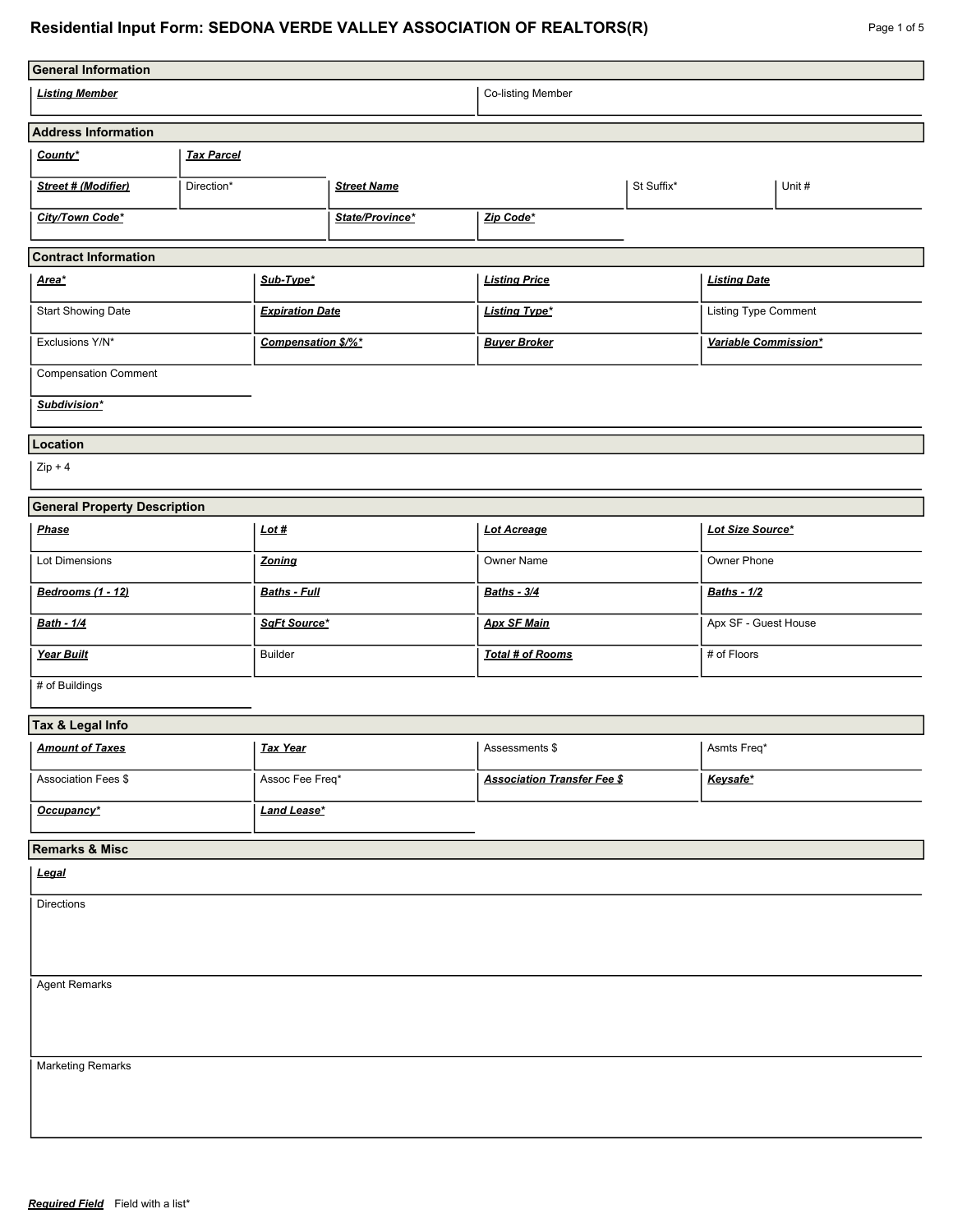### **Residential Input Form: SEDONA VERDE VALLEY ASSOCIATION OF REALTORS(R)** Page 2 of 5

# **Status Change Info**

Status Comments

Office Remarks

Seller Opt Out: └─Seller Directs Listing to be Excluded from Internet │─Seller Directs Address to be Excluded from Internet └─Seller Directs Listing to Not Be Used in AVMs on Internet Seller Directs Listing to Not Allow Comments on Internet

Publish this listing to: L\_IDX L\_Realtor.COM L\_Listhub L\_Point2 L\_Zillow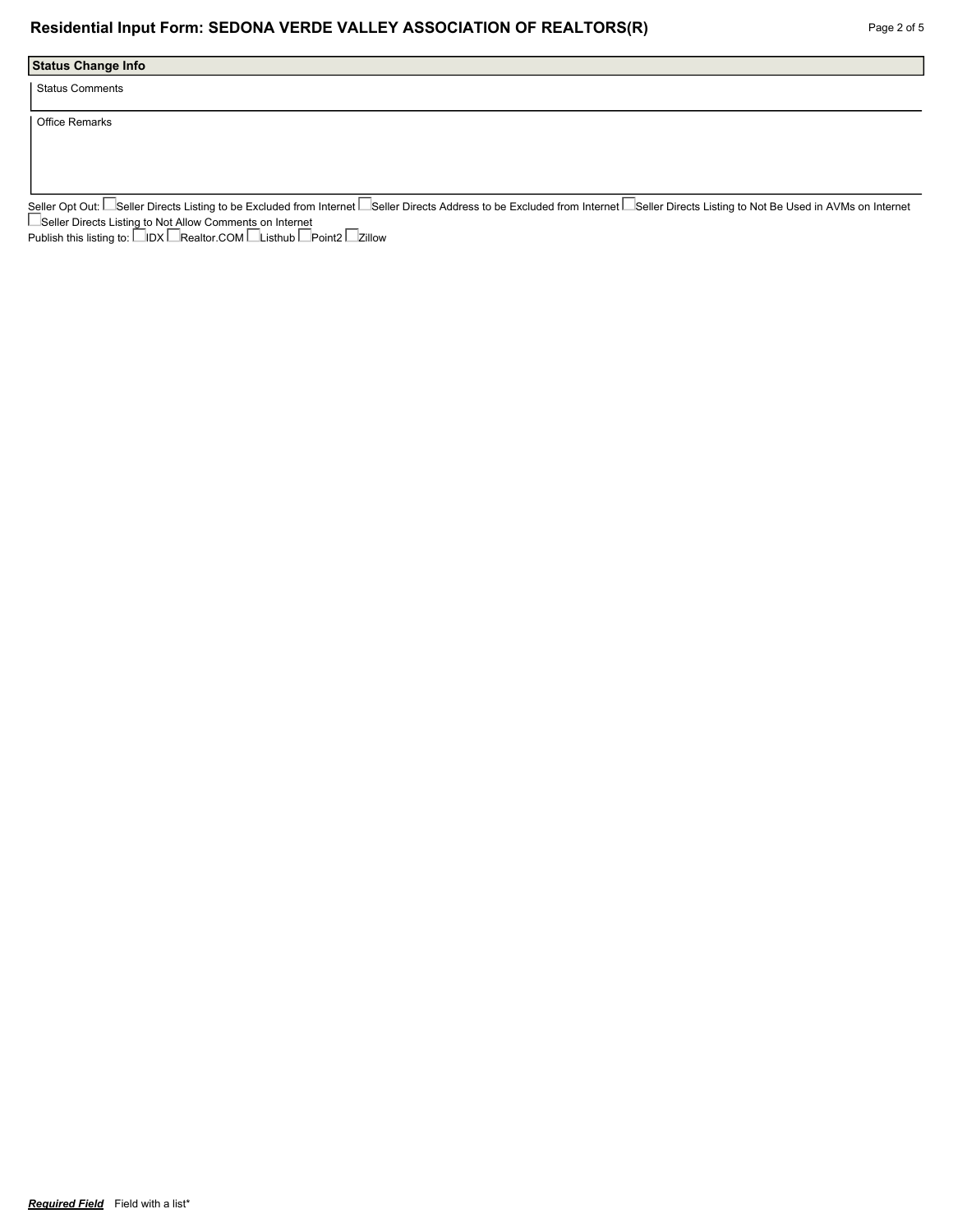# **Residential Input Form: SEDONA VERDE VALLEY ASSOCIATION OF REALTORS(R)** Page 3 of 5

| HOA: 1 to 5 req'd                        |                                                    | Fireplace: 1 to 5 req'd                      |                                     | Style: 1 to 10 req'd                                                     |                         |
|------------------------------------------|----------------------------------------------------|----------------------------------------------|-------------------------------------|--------------------------------------------------------------------------|-------------------------|
| Multiple                                 | Voluntary                                          | Fireplace Insert                             | Gas                                 | ∃A-Frame                                                                 | Contemporary            |
| Yes                                      | None                                               | <b>Pellet Stove</b>                          | Wood Burning FP                     | Cottage                                                                  | Historic                |
| Other - See Remarks                      |                                                    | Wood Stove                                   | None                                | Log                                                                      | Manufactured            |
| Property Owners Assc: 1 to 5 req'd       |                                                    | Other (See Remarks)                          |                                     | Mid-Century Modern                                                       | Mobile                  |
| Voluntary                                | Yes                                                | Windows: 1 to 5 req'd                        |                                     | Modular                                                                  | Ranch                   |
| None                                     | Other - See Remarks                                | Double Glaze                                 | Screens                             | Santa Fe/Pueblo                                                          | Southwest               |
|                                          |                                                    | Single Pane                                  | Sun Screen                          | Spanish                                                                  | Victorian               |
| Appliances Included: 1 to 19 req'd       |                                                    | Tinted                                       | <b>Triple Glaze</b>                 | Other (See Remarks)                                                      |                         |
| Cooktop                                  | Dishwasher                                         | Other - See Remarks                          |                                     | Construction: 1 to 10 req'd                                              |                         |
| Disposal                                 | Dryer                                              | <u>Window Coverings:</u> 1 to 8 req'd        |                                     | Adobe                                                                    | <b>Block</b>            |
| Electric Oven<br>Microwave Built In      | Gas Oven<br>Multiple Oven(s)                       |                                              | <b>Exterior Shutter</b>             | <b>Brick</b>                                                             | Frame - Wood            |
| Range                                    | Refrigerator                                       | <b>Draperies</b><br><b>Horizontal Blinds</b> | <b>Insulated Cover</b>              | Log                                                                      | Metal                   |
| <b>Reverse Osmosis</b>                   | <b>Trash Compactor</b>                             | <b>Interior Shutter</b>                      | <b>Pleated Shades</b>               | <b>New Construction</b>                                                  | Stone                   |
| Wall Oven                                | Washer                                             | Vertical Blinds                              | Wood                                | <b>Straw Bale</b>                                                        | Stucco                  |
| Washer Dryer Hookup                      | <b>Water Softener</b>                              | None                                         | Other - See Remarks                 | See Remarks                                                              |                         |
| Only                                     |                                                    | Kitchen Features: 1 to 8 req'd               |                                     | Roof Materials: 1 to 6 req'd                                             |                         |
| None<br><b>Energy Star Qualified</b>     | Other (See Remarks)                                | <b>Breakfast Bar</b>                         | <b>Breakfast Nook</b>               | Comp Shingle                                                             | ⊺Foam                   |
| Appliances                               |                                                    | <b>Commercial Grade</b>                      | Electric                            | Metal                                                                    | Rolled/Hot Mop          |
|                                          |                                                    | Gas                                          | Island                              | Shake                                                                    | $\vert$ Tile            |
| External Amenities: 1 to 20 req'd        |                                                    | Pantry                                       | Propane                             | Other (See Remarks)                                                      |                         |
| Built-in BBQ<br>Corral/Arena             | <b>Community Club House</b><br><b>Covered Deck</b> | Walk-in Pantry                               | Other - See Remarks                 | Foundation: 1 to 3 reg'd                                                 |                         |
| Covered Patio(s)                         | Dog Run                                            | Dining Room Features: 1 to 3 req'd           |                                     | <b>FHA Foundation</b>                                                    | Piers                   |
| <b>Fenced Backyard</b>                   | Grass                                              | Formal                                       | Kitchen/Dining Combo                | Slab                                                                     | Stem Wall               |
| Gutters                                  | Landscaping                                        | Living/Dining Combo                          | None                                | Other - See Remarks                                                      |                         |
| Open Deck                                | Open Patio                                         | Other - See Remarks                          |                                     | <b>Basement: 1 to 6 reg'd</b>                                            |                         |
| Perimeter Fence                          | Pool, Community                                    | <u>Living Room Features:</u> 1 to 3 req'd    |                                     | Finished                                                                 | $\top$ Full             |
| Pool, Private                            | RV Dump                                            |                                              |                                     | Partial                                                                  | <b>Partial Finished</b> |
| Spa/Hot Tub                              | Sprinkler/Drip                                     | <b>Cathedral Ceiling</b>                     | Ceiling Fan                         | Unfinished                                                               | Walkout                 |
| <b>Storm Gutters</b>                     | Tennis                                             | Exist<br>Other - See Remarks                 | Great Room                          | None                                                                     | Other - See Remarks     |
| <b>Water Features</b>                    | None                                               |                                              |                                     | Handicap Features: 1 to 4 req'd                                          |                         |
|                                          |                                                    |                                              |                                     |                                                                          |                         |
| Other - See Remarks                      |                                                    | Master Bedroom: 1 to 7 req'd                 |                                     | $\sqrt{\phantom{a}}$ Accessible Approach with $\sqrt{\phantom{a}}$ Baths |                         |
| <i>Internal Amenities:</i> 1 to 17 req'd |                                                    | 2 Closets                                    | Master on Main Level                | Ramp                                                                     |                         |
| Air Purifier                             | Atrium                                             | More Than One                                | Separate Tub/Shower                 | Customized Wheelchair                                                    | Doorway                 |
| Bar/Wet Bar                              | Central Vacuum                                     | Walk in Closet                               | With Bath                           | Accessible                                                               |                         |
| <b>Fire Sprinklers</b>                   | Garage Door Opener                                 | None                                         | Other - See Remarks                 | ⊺None                                                                    | Other - See Remarks     |
| Humidifier                               | In-Law                                             | Other Rooms: 1 to 13 req'd                   |                                     | Mobile Home Type: 1 to 4 req'd                                           |                         |
| Intercom                                 | <b>Recirculating HotWtr</b>                        | Arizona Room                                 | Darkroom                            | $\Box$ Add On                                                            | $\Box$ Double           |
| Sauna                                    | Security                                           | Family Room                                  | Greenhouse                          | Single Wide                                                              | $ $ Triple              |
| Skylights                                | Smoke Detector                                     | Hobby/Studio                                 | In-Law Apartment                    | None                                                                     | Other (See Remarks)     |
| Spa/Hot Tub<br>None                      | Whirlpool<br>Other - See Remarks                   | Laundry                                      | Loft                                | Flood Zone: 1 to 4 req'd                                                 |                         |
|                                          |                                                    | Potential Bedroom                            | Recreation/Game Room                | $ $ Verify                                                               | Zone A                  |
| Cooling: 1 to 8 req'd                    |                                                    | Storage                                      | Study/Den/Library                   | Zone AE                                                                  | Zone AH                 |
| Ceiling Fan                              | Evaporative                                        | Workshop                                     | None                                | Zone AO                                                                  | Zone D                  |
| Gas Pack                                 | Geothermal                                         | Other - See Remarks                          |                                     | Zone Shaded X                                                            | $\exists$ Zone X        |
| Heat Pump                                | Individual AC                                      | Floor Plan: 1 to 3 req'd                     |                                     | Other - See Remarks                                                      |                         |
| Refrigeration/Centrl                     | Room Evap                                          | Conventional                                 | Great Room                          |                                                                          |                         |
| Room Refrigeration                       | None                                               | Open/Modern                                  | Split Bedroom                       | Building: 1 to 5 reg'd                                                   |                         |
| Other - See Remarks                      |                                                    | Other - See Remarks                          |                                     | Barn                                                                     | <b>Guest House</b>      |
| Heating: 1 to 13 req'd                   |                                                    |                                              |                                     | RV Garage<br>Shop                                                        | Shed<br>$\Box$ None     |
| Baseboard/Cove                           | Forced - Electric                                  | Levels: 1 to 5 req'd<br>Level Entry          |                                     | Other - See Remarks                                                      |                         |
| Geothermal                               | Heat Pump                                          | Multi-Level                                  | Main Living 1st Lvl<br>Single Level |                                                                          |                         |
| <b>Hot Water</b>                         | Individual Heat                                    | Split Level                                  | Two                                 | Parking: 1 to 4 reg'd                                                    |                         |
| Radiant                                  | Solar                                              | Other - See Remarks                          |                                     | ∃1 Car                                                                   | $\sqsupset$ 2 Car       |
| Steam                                    | <b>Wall Heater</b>                                 |                                              |                                     | 3 or More                                                                | Off Street              |
| None<br>Forced Gas:                      | Other (See Remarks)                                | Floors: 1 to 6 req'd                         |                                     | <b>RV</b>                                                                | Other - See Remarks     |
| Gas Pack:                                |                                                    | Carpet                                       | Concrete                            | Garage/Carport: 1 to 8 reg'd                                             |                         |
|                                          |                                                    | Laminate                                     | Sheet Vinyl                         | RV Garage/Carport                                                        | $\Box$ None             |
|                                          |                                                    | Stone<br>Vinyl Plank                         | Tile<br>Wood                        | Other - See Remarks<br>Carport Spaces:                                   |                         |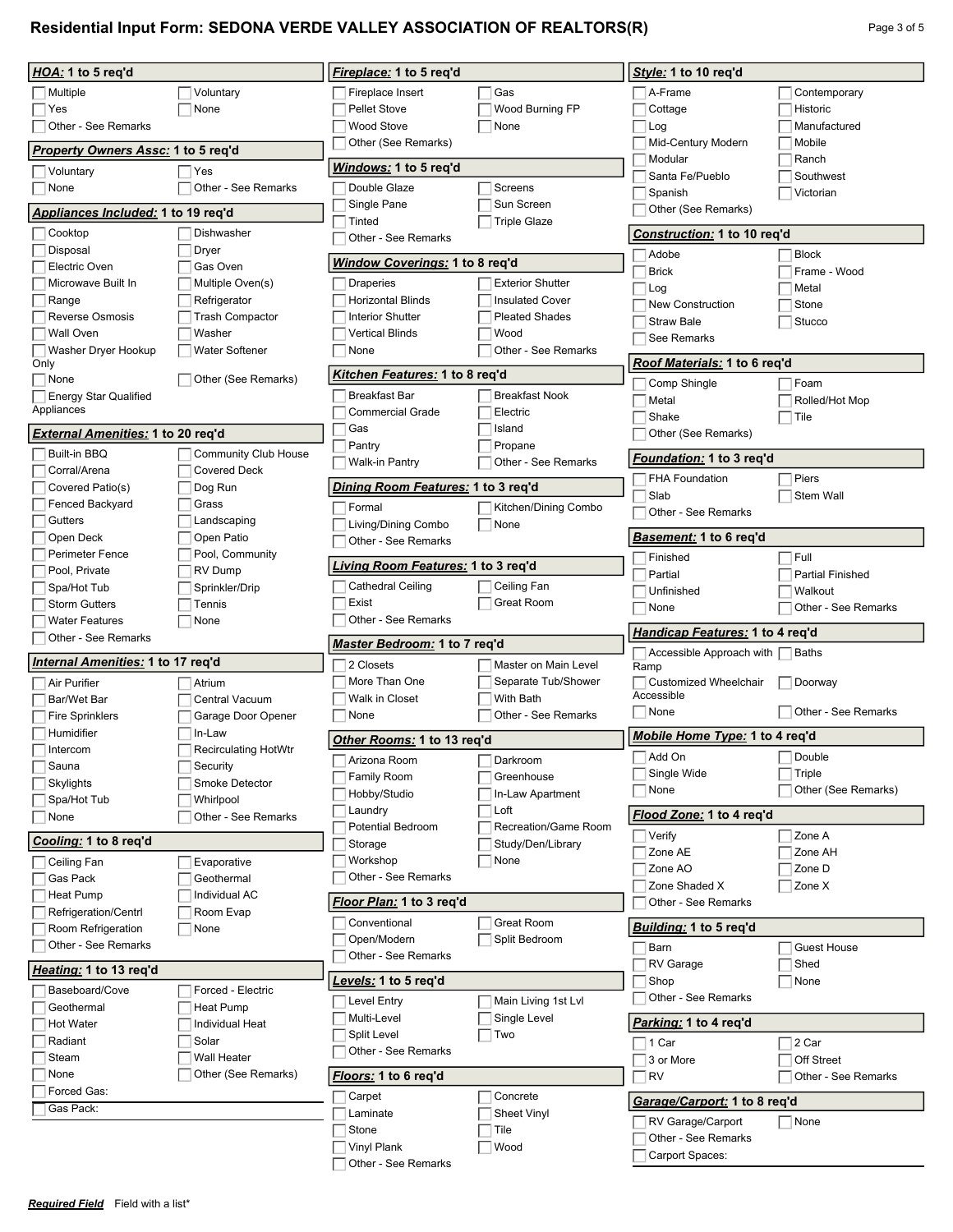## **Residential Input Form: SEDONA VERDE VALLEY ASSOCIATION OF REALTORS(R)** Page 4 of 5

| Garage Attached:                   |                             | HERS Rating Y/N:                |                             | To Show: 1 to 6 req'd            |                                                   |  |  |
|------------------------------------|-----------------------------|---------------------------------|-----------------------------|----------------------------------|---------------------------------------------------|--|--|
| Garage Detached:                   |                             | <b>HERS Rating:</b>             |                             | Appointment - CLO                | Bank or other Keybox                              |  |  |
| Garage Spaces:                     |                             | <b>HERS Cert Date:</b>          |                             |                                  | Call List Agent/Code<br><b>Call Listing Agent</b> |  |  |
| Road Access: 1 to 8 reg'd          |                             | <b>Green/Energy Cert</b>        |                             | Call Listing Office              | Call Occupant                                     |  |  |
| By Permit                          | City                        | <b>Energy Star Cert</b>         | <b>HPwES</b>                | CallListOffice/Code              | Key in Listing Ofc                                |  |  |
| County                             | Dirt                        | Indoor airPLUS Pkg              | <b>LEED Certified</b>       | Keybox Occupied                  | Keybox Vacant                                     |  |  |
| Forest Service Road                | Gravel                      | <b>LEED Nghbrhood Dev</b>       | NAHB Green Program          | List Agent Accompany             | MLS - Issued Keybox                               |  |  |
| Paved                              | Private                     | Scotts Grn Bldg Prog            |                             | Special Inst or Pets             | See Agent Remarks                                 |  |  |
| <b>Recorded Easement</b>           | Other - See Remarks         | <b>Green/Engy Cert Year</b>     |                             | ShowingTime                      |                                                   |  |  |
| Road Maintenance: 1 to 3 req'd     |                             | Green/Engy Cert Year:           |                             |                                  | Views: 1 to 7 req'd                               |  |  |
| By Subdivision                     | <b>City Maintained</b>      |                                 |                             | City                             | Desert                                            |  |  |
| <b>County Maintained</b>           | <b>Privately Maintained</b> | Water Heater: 1 to 5 req'd      |                             | <b>Golf Course</b>               | Lake/Creek/River                                  |  |  |
| Other - See Remarks                |                             | Electric                        | <b>Natural Gas</b>          | Mountains                        | Panoramic                                         |  |  |
|                                    |                             | Propane                         | Solar                       | <b>Red Rocks/Boulders</b>        | None                                              |  |  |
| On Site Water Trtmnt: 1 to 4 req'd |                             | Two or More                     | None                        | Other - See Remarks              |                                                   |  |  |
| <b>Alternative Systems</b>         | Cesspool                    | Other - See Remarks<br>Tankless |                             |                                  | Association Fees: 1 to 3 req'd                    |  |  |
| Common Leach                       | <b>Conventional Septic</b>  | Irrigation: 1 to 5 req'd        |                             | Homeowners                       | Subdivision                                       |  |  |
| None                               | Other - See Remarks         | Flood/Ditch                     | <b>Grandfather Rights</b>   | Voluntary                        | None                                              |  |  |
| Utilities Included: 1 to 18 reg'd  |                             | River/Creek                     | Sprinkler                   | Other - See Remarks              |                                                   |  |  |
| 220                                | 3 Phase                     | <b>Underground Pipe</b>         | Well                        |                                  |                                                   |  |  |
| Cable TV                           | Electricity                 | None                            |                             | Terms Available: 1 to 4 req'd    |                                                   |  |  |
| <b>Public Water</b>                | None                        |                                 |                             | Cash                             | Cash to New Loan                                  |  |  |
| <b>Individual Meter</b>            | <b>Master Meter</b>         | Pet Privileges: 1 to 3 req'd    |                             | Lease Purchase                   | Submit to O M C                                   |  |  |
| <b>Natural Gas</b>                 | Private Water               | Domestics                       | <b>Farm Animals</b>         | Other - See Remarks              |                                                   |  |  |
| Propane                            | Septic                      | Horses                          | <b>Restricted - See Rmk</b> | <u>Home Warranty:</u> 1 req'd    |                                                   |  |  |
| Sewer (Private)                    | Sewer (Public)              | None                            |                             | Contractor                       | Seller Pays                                       |  |  |
| Shared Well                        | Telephone                   | Location: 1 to 14 reg'd         |                             | None                             |                                                   |  |  |
| Underground                        | <b>Well Exists</b>          |                                 |                             |                                  |                                                   |  |  |
| Other - See Remarks                |                             | <b>Borders Forest</b>           | <b>Borders Highway</b>      | Special Conditions: 1 to 7 req'd |                                                   |  |  |
| Generator:                         |                             | <b>Borders State</b>            | Corner                      | Age Restricted                   | Auction                                           |  |  |
| Solar Panels:                      |                             | Cul-De-Sac                      | Front Creek/Rvr/Lake        | Corp Aprvl Regd                  | Court Approval Reqd                               |  |  |
| Wind Generator:                    |                             | <b>Fronts Golf Course</b>       | <b>Gated Community</b>      | In Foreclosure                   | <b>Might Not Finance</b>                          |  |  |
|                                    |                             | Grass                           | <b>Mountain Views</b>       | Short Sale                       | Short Term Rental (verify)                        |  |  |
| <b>Green Energy Feature</b>        |                             | <b>Red Rock</b>                 | Remote                      | N/A                              | Other - See Remarks                               |  |  |
| <b>Ceiling Fans</b>                | <b>Energy Audit</b>         | Rural                           | <b>Trees</b>                |                                  |                                                   |  |  |
| Geothermal                         | <b>Gray Water</b>           | View                            | Other - See Remarks         |                                  |                                                   |  |  |
| Multi-Zoned HVAC                   | Solar Hot Water             |                                 |                             |                                  |                                                   |  |  |
| Solar Panels                       | Solar Tubes                 |                                 |                             |                                  |                                                   |  |  |
| <b>Wind Generator</b>              | None                        |                                 |                             |                                  |                                                   |  |  |
| Other - See Remarks                |                             |                                 |                             |                                  |                                                   |  |  |
| <b>Room Information</b>            |                             |                                 |                             |                                  |                                                   |  |  |
| Room Namet                         |                             | Length                          | Width                       | Level                            | Remarks                                           |  |  |
|                                    |                             |                                 |                             |                                  |                                                   |  |  |
|                                    |                             |                                 |                             |                                  |                                                   |  |  |
|                                    |                             |                                 |                             |                                  |                                                   |  |  |
|                                    |                             |                                 |                             |                                  |                                                   |  |  |
|                                    |                             |                                 |                             |                                  |                                                   |  |  |
|                                    |                             |                                 |                             |                                  |                                                   |  |  |
|                                    |                             |                                 |                             |                                  |                                                   |  |  |

†Room Name: Master Bedroom | Bedroom 2 | Bedroom 3 | Bedroom 4 | Bedroom 5 | Living Room | Dining Room | Family Room | Kitchen | Den | Game Room | Sauna | Bonus Room | Loft | Great Room | Media Room | Office | Workshop | Deck | Library | Patio | Exercise Room | Garage | AZ Room/Lanai | Other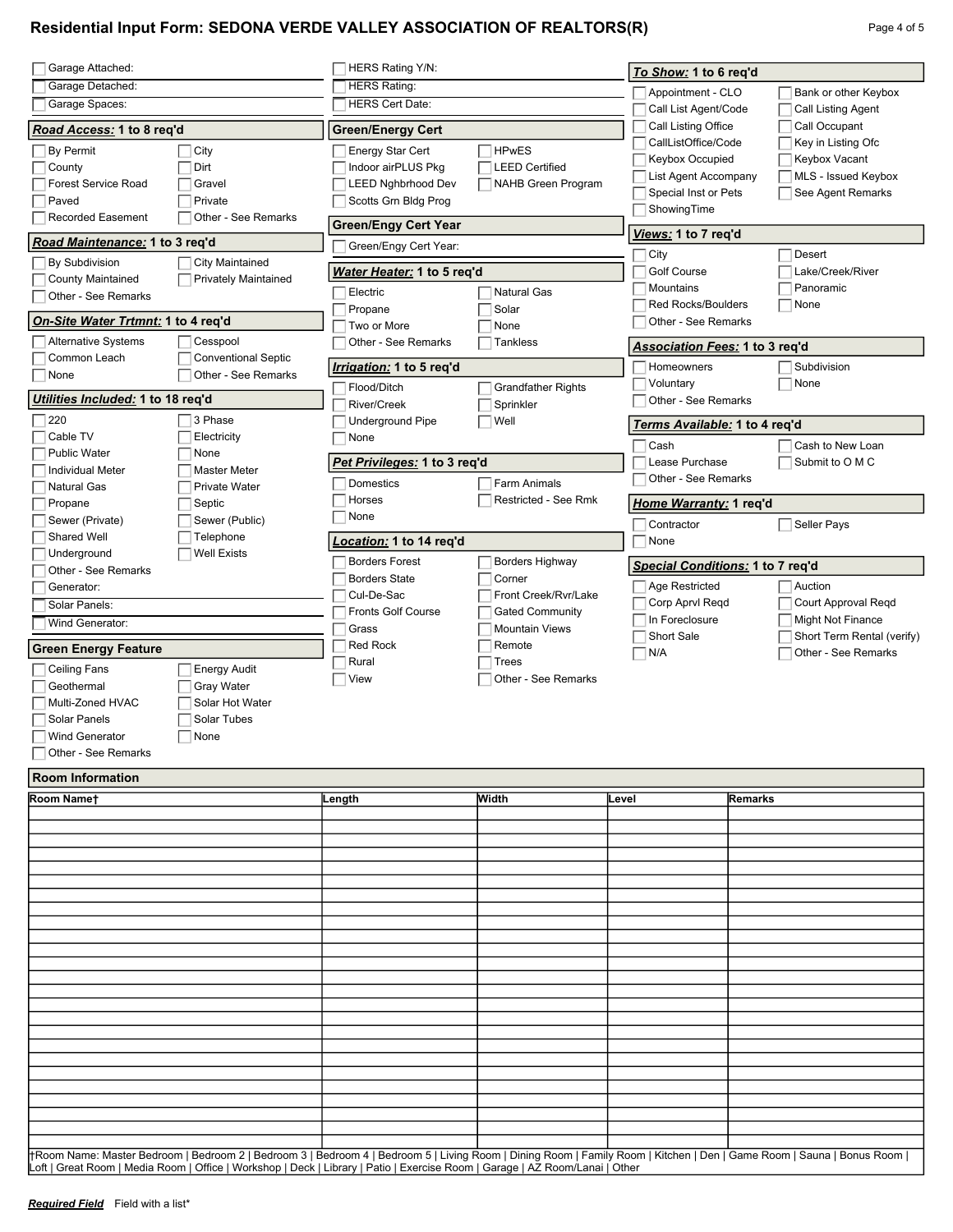| Seller               | Date |
|----------------------|------|
| Seller               | Date |
| <b>Listing Agent</b> | Date |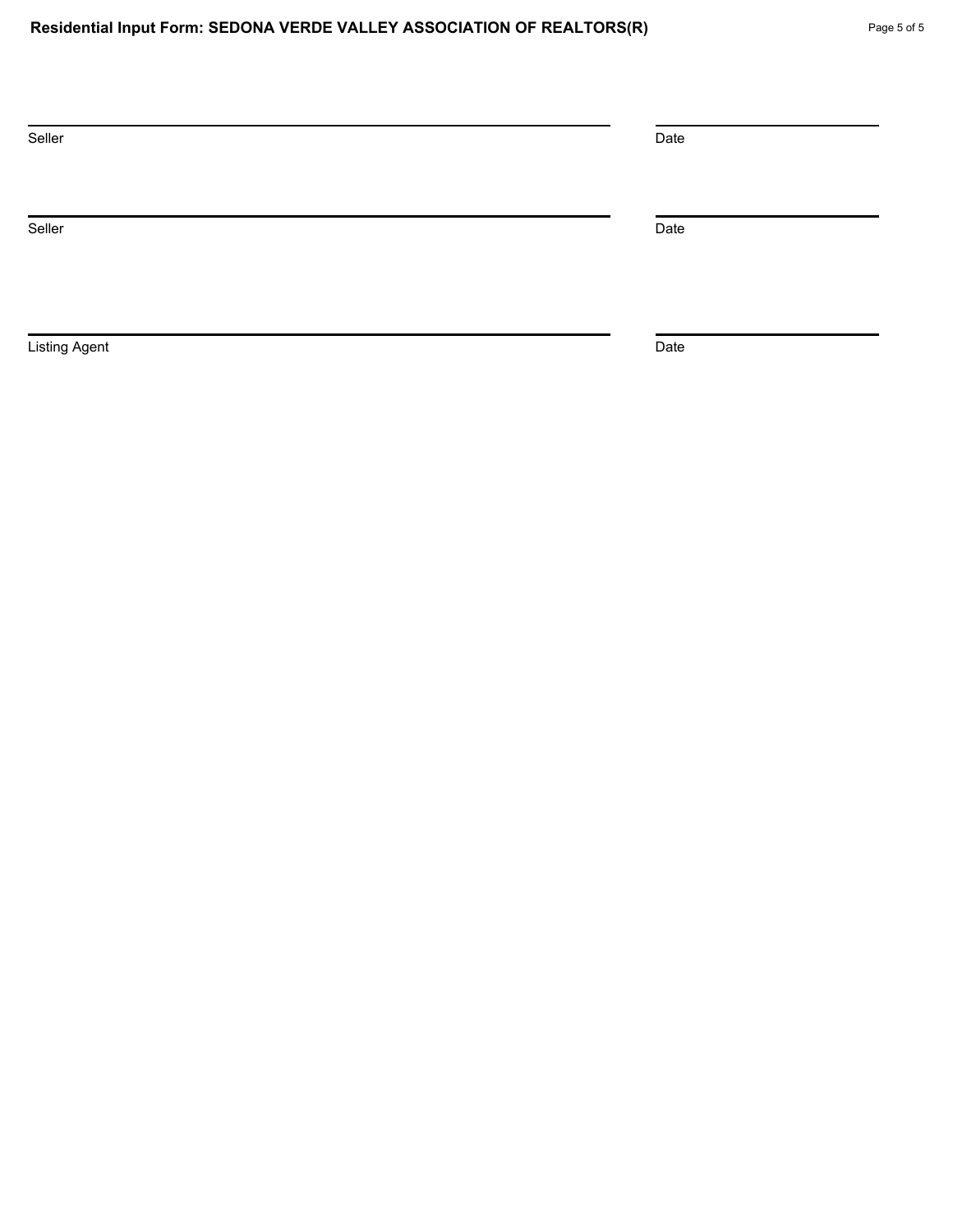#### **Value Lists for Residential Input Form: SEDONA VERDE VALLEY ASSOCIATION OF REALTORS(R)**

| County                                                |        |                                                    |
|-------------------------------------------------------|--------|----------------------------------------------------|
| Coconino<br>Out of Area                               |        | Yavapai                                            |
| Lot Size Source                                       |        |                                                    |
| Appraiser                                             |        | Other                                              |
| <b>Builder Plans</b>                                  |        | Owner                                              |
| <b>County Assessor</b>                                |        |                                                    |
| <b>Direction</b>                                      |        |                                                    |
| Ε                                                     |        | S                                                  |
| N                                                     |        | W                                                  |
| Area                                                  |        |                                                    |
|                                                       |        |                                                    |
| 10 - Cottonwood<br>11 - Bridgeport                    |        | 23 - Verde East<br>30 - Rimrock                    |
| 12 - Verde Village                                    |        | 31 - Rimrock South                                 |
| 13 - Mingus Foothills SO                              | ٠      | 32 - Rimrock East                                  |
| 14 - Mingus Foothills NO                              | ٠      | 33 - McGuireville                                  |
| 15 - Jerome<br>16 - Clarkdale                         | ٠      | 40 - Oak Creek Canyon<br>41 - Uptown Sedona        |
| 17 - Cornville/Page                                   |        | 42 - West Sedona                                   |
| Springs                                               |        | 43 - RR Loop/Outlying                              |
| 20 - Verde North of I -<br>٠                          | ٠      | 44 - Little Horse Park                             |
| 17                                                    |        | 45 - Village of Oak Cr                             |
| 21 - Middle Camp Verde<br>22 - Verde South            | ٠      | 46 - Big Park<br>90 - Out of Area                  |
| <b>Subdivision</b>                                    |        |                                                    |
|                                                       |        |                                                    |
| 5 Acres or More                                       |        | <b>Cave View Estates</b>                           |
| <b>AAA Industrial Park</b><br>Aerie                   |        | Cedar Ridge<br>Chapel Bells 1 - 4                  |
| Afton Acres                                           |        | Chapel Hills 1 - 2                                 |
| Anasazi                                               |        | <b>Chapel View</b>                                 |
| Arena Del Loma                                        |        | Chapel Vista 1 - 2                                 |
| Arnold Terr<br>Arrowhead Acs                          | ٠<br>٠ | <b>Cherry Park</b>                                 |
| Arroyo Pinon                                          |        | <b>Chimney Flats</b><br>Cibola Hills               |
| Arroyo Roble                                          |        | Clear Crk W1                                       |
| Arroyo Seco Th                                        |        | Clear Crk W2                                       |
| Arroyo Sienna                                         |        | Clkdale Palis                                      |
| Aspen Shadows<br><b>Azul Celeste</b>                  |        | Clkdale Twnsp<br>Cntrville Add                     |
| Back-O-Beyond                                         |        | Cntrville Sub                                      |
| Back-O-Beyond Ran                                     |        | Coffee Pot                                         |
| Beaver Ck 2                                           |        | <b>Color Cove</b>                                  |
| Beaver Ck Est                                         |        | Commercial Only                                    |
| <b>Beaver Creek Preserve</b><br>٠<br>Beaver Crk 1 - 3 | ٠      | Condos @ Jordan Road<br>Copper Canyon              |
| Beaver Vis A1                                         | ٠      | <b>Copper Chief Addition</b>                       |
| <b>Bell Rock Plaza</b>                                | ٠      | <b>Copper Cliffs</b>                               |
| Bell Rock Vista 1-4                                   |        | Copper Vista                                       |
| <b>Bell Rock Vista</b><br>٠<br>Townhomes              | ٠      | <b>Cottages Cpot</b><br><b>Cottonwood Addition</b> |
| <b>Bella Terra</b>                                    | ٠      | <b>Cottonwood Business</b>                         |
| <b>Bella Vista</b>                                    |        | Park at the Commons                                |
| <b>Bellrock Plaza</b>                                 | ٠      | <b>Cottonwood Commons</b>                          |
| Blk Hill Est 1 - 2                                    |        | Cottonwood Cove                                    |
| <b>Blk Hill Terr</b><br>٠<br><b>Bradley Homes</b>     | ٠<br>٠ | <b>Cottonwood Heights</b><br>Cottonwood Ranch      |
| <b>Broken Arrow Est</b>                               |        | Cottonwood Square                                  |
| <b>Broken Arrow Hgts</b>                              | ٠      | County Est 1                                       |
| <b>Broken Arrow Hills</b>                             | ٠      | County Est 2                                       |
| <b>Broken Arrow Vista</b>                             |        | County Est 3                                       |
| <b>Broken Arrow W</b><br>Buena Vista<br>٠             | ٠<br>٠ | County Est 4<br>Court House                        |
| <b>Butler</b>                                         |        | Cp Verde Acs                                       |
| <b>Bvr Vis A 2 - 3</b>                                | ٠      | Cp Verde Hgts                                      |
| Canyon Shadow                                         | ٠      | Cp Vrd Twp 1 - 15                                  |
| Carroll Sub                                           |        | Creek Mesa                                         |
| Casa Bonita<br>Casa Contenta 1 & 2<br>٠               | ٠<br>٠ | Creek Vista<br><b>Crestview Sub</b>                |
| Casa De Corte                                         |        | <b>Crimson View</b>                                |
| Casa Del Sol                                          | ٠      | Cross Creek Ranch                                  |
| Casa Manana<br>٠                                      | ٠      | Crossroads at Mingus                               |
| Casitas Tranq                                         | ٠      | Cup Gold East                                      |
| Castle Heights<br>٠<br>Cathedral Rock Ranch<br>٠      | ٠      | Cup Gold Est<br>$\cdot$ Cup Gold So                |
|                                                       |        |                                                    |

Cathedral View 1 Cathedral View 2 Cathedral Vis

• Cyn Del Oro 1 Cyn Del Oro 2 Cyn Mesa CC

Del Sols Twnhs Diamond Crk • Diamond Crk North • Distrant Drums • Doodlebug 1 - 2 Dundee Place Eagle Cliff ndominiums • Eagle Mountain Ranch Eagle Rock Eagles Nest • Ed Black Sub • El Estribo 1 - 6 **El Rancho Acs** • El Rio De Oro Ellefson Tr **Enchantment** • Equestrian Estates • Est at Northslopes • Estrella Noche • Fairfield Time Share **Fairview Heights** • Fairway Oaks • Farmer Mkt No • Farmer Mkt So **Firecliff Five Star Est** Five Star Hgt • Foothills N • Foothills S 1 • Foothills S 2 • Foothills S 3 • Foothills S 4 • Foothills Ter • Forest Glenn **Freeway Acs** • Ft Lincoln 1 - 3 **Ft River Cave Ft Verde Est** • G. W. Hulls Plat of rome Garden Est Gem Tract **Glenview Mob** Golden Hats Goodrow Est • Grand View 1 - 2 Grey Fox Ridge • Groseta Garden • Happy Homes • Happy Homes AM • Harm Hgts • Harm Hgts No • Harm Hi Park • Harm Hills 1 - 3 • Harm Knolls • Harm Knolls A **Hart Village** • Hasksprgs 1 - 5 • Hi Tor • Hiawatha • Hidden Valley • Highland Est 1 - 2 • Highlands • Hillcrest Vil • Home Lots & Homes • Hopkins Rch 1 - 3 • Horseshoe Bend • Hyatt Pinon Point • In the Valley • Indian Cliffs Indian Gardens • Indian Lak 1 - 2 • Indian Trails **Inspirational** • Jacks Canyon • Jerome State Mine seum Road Jerome Syndicate dition • Jordan Mead 1 - 2 • Jordan Park Glen • Jordan Park Ridge • Jordan Road • Juniper Hills Juniper Knoll • Junipine Oc • Junipine Res Kachina Hats • On the Greens

• Kachina Sub • Keller Tract **Kindra Heights** • L Montez Agri • L Montez Hill • L Montezuma 1 - 2 • L Montezuma Hav La Barranca • Lake Mont Hills Ame Lake Plaza (C) Lake Side Ter Lake Square (C) Lake Square (Comm) Lamerra of Sedona **Lampliter** Las Estancias • Las Lomas 1 - 2 Las Piedras • Lazy Bear 1 - 2 Les Springs **Liberty Hill** Lk Verde Club • Loma Linda • Loma Topkie Los Abrigados • Lots • Lower Oc Est • Lowr Oc Estb Madole Sub • Manzanita 1 - 2 Mason Add Mayhell Fst Mel Glo Est 1 • Mel Glo Est 2 Mesa Verde **Mesquite Hills** Mesquite Springs Michaels Ranch Millwood Estates • Mingus Ind Pk Mingus Panorama Estates • Mingus Park • Mingus Shad 1 - 2 - 3 Mingus View **Mission Flats Mission Hills** • Mogollon Home • Montazuma Hgt • Montez Pk 1 - 11 • Montezuma Fwy • Montezuma Man • Morning Sun • Mountain Gate **Mountain View Mtn View Est Mtn View Rchs** Mtn Villa Multi-Unit Lots **Mystic Heights** • Mystic Hills 1 - 4 • Nepenthe New Castle Is New Old Town • Nizhoni Noble Terrace • North Slopes 1 - 2 • Northern Shad **Northview** • NW Industr 1 - 3 • NW Industries Com Pk • Oak Bend • Oak Cr Estados 1 - 3 Oak Creek Cliffs Oak Creek Knolls • Oak Creek Sub 1 - 2 Oak Shadows Oasis Colony • Occc East • Occc Est 1 - 3 Occc West OC Development OC Estates OC Palisades • OC Park • OC Valley 1 - 3 • OC Vista 2 - 3 • OC Vista Ac 1 - 3

• Overlook Acs Palataka Acs • Palisades Paradise Acres • Paradise Vis 1 - 2 • Park at the Commons Park Place • Park Verde 1 - 3 Patio Pk Sub • Paz & Cota Pebble Rock Penny Acres Piedras Del Rojo Pine Creek 1 - 2 Pine Flats Pine Shadows Pine Terrace Condominium Pine Valley Pinon Valley Estates • Pinon Woods 1 - 3 • Pioneer Acres 1 - 2 • Poco Diablo Preserve at Clear Creek • Preserves @ Circle Creek • Pueblo Garden • Pueblo Hill 1 - 2 Pugh Addition • Quail Canyon • Quail Run • Quail Springs • Radley Sub Ranch Acres • Rancho Del Oro • Rancho Rojo Rancho Shangr Red Cliffs Red Rock Cove Red Rock Cove East Red Rock Cove West Red Rock Estates Red Rock Heights • Red Rock Vista • Residential & Mobile Ridgeview Hats • Ridgeview Sub • Rim Shadows • Rimrock Acs 1 - 3 • Rimrock RL 1 • Rimstone Rio Bonito Ranch • Rio Verde A 1 - 2 • Rio Verde RNH **Rio Vista** River Bend RH **River Ranch Est** • Riverside Mea • Roadrunner Rh • Robega Terr • Roca Roja Ter • Rolling Hills • RR Cross Est **RR Cross Trls** Saddlerock San Patricio Sawmill Cove Sawmill Est Sawmill Gard Scotts Add Security Acs Sed Gardens • Sed Meadws 1 - 4 Sed San Carlo Sedona Golf Resort Sedona Heights Sedona Pines Resort • Sedona Ranch on Oak Creek Sedona Shadows • Sedona Sprgs Rsrt Sedona Sub Sedona Sunrise Condo Sedona Sunrise II Sedona View Estates Sedona Villas II Sedona Vista

• Sedona West 1 - 2

**Orchards** 

Settlers Rest Seven Canyons • Seven Vistas Shadow Rock Sierra Verde Sierra Vista Silver Sprgs • Silver Sprgs Gdn • Sky Line Estates **Sky Mountain Sky Ridge Skyline Estates** Sleepy Hollow Smelter City Society Hill Solair Estates Southwest Ctr Spring Creek Ranch Stardust Circle Starlite 1 Starlite Vil 2 Stewart Hood Summit Resort • Sun Up Ranch Sundance Con Sundance Twnhs Sunny Terrace Sunrise Cliff • Sunset Hills Sunset Village Swinging Bridge • Sycamore Frms • Sycamores 1 - 2 **Taylor Tract** Terrie Verde **The Cliffs** • The Dells 1 - 4 The Ridge The Villas of Sedona The Vineyards at **Cottonwood** The Woodlands • Third Fairway Thnbd Hill  $1 - 3$ • Thnbd Hill E 1 - 2 • Thnbd Hills 1 - 2 • Thompson Sub • Thunder Mnt Ranch **Thunder Ridge** • Thunderbird Sedona Condo • Tierra Del Arte • Tierra Sienna • Tierra Verde • Tierra Verde Estates **Tierra Verde Estates II** • Trails End **Tres Rios Twin Sprg Ter Twin Springs** • Two Ponds Est Under 5 Acres • Valley Shad 1 - 2 • Valley View 1 & 2 • Valley Vista • Valley Vue 1 - 2 • Verde Cliffs • Verde Glen Terrace • Verde Hgts 1 - 2 • Verde Hills • Verde Lakes 1 - 5 • Verde Outpost **Townhouses** • Verde Palisades North • Verde Palisades South • Verde Panoram Verde Paradise Verde Park • Verde Ranchet Verde Ridge Verde River • Verde Village Unit 1 • Verde Village Unit 2 • Verde Village Unit 3 • Verde Village Unit 4 Verde Village Unit 5 • Verde Village Unit 6 • Verde Village Unit 7 Verde Village Unit 8